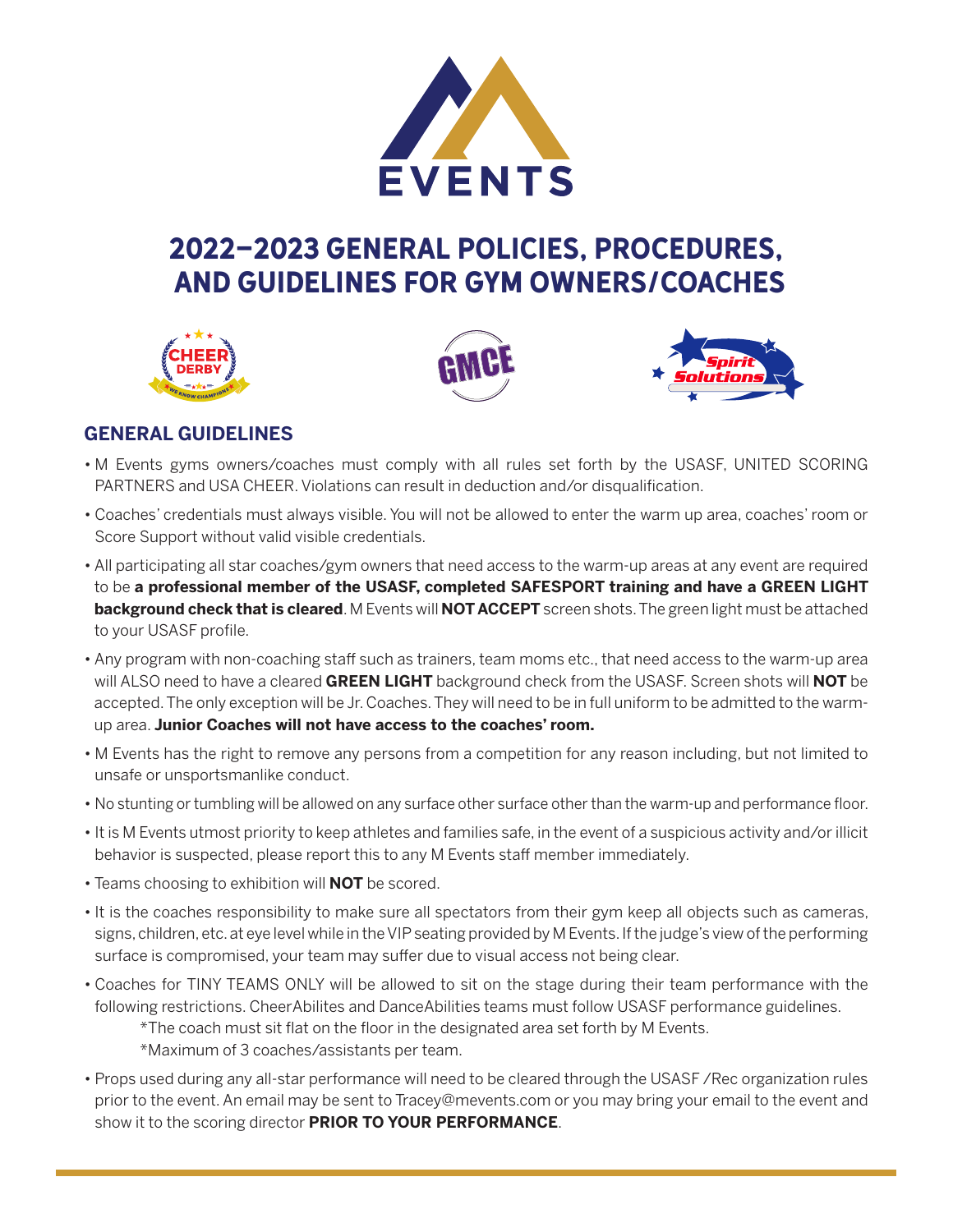### **M EVENTS PAYMENT POLICY**

#### **EARLY BIRD PRICING**

To receive early bird pricing, the gym must be registered and 50% payment must be received **4 weeks** prior to the event. The remaining 50% balance payment must be paid **2 weeks** prior to the event. **If the remaining 50% balance is not paid, the account will automatically be switched to the ON-TIME pricing without notice.**

If the gym has not been in contact with the registration department and payment have not been received, the gym will be automatically dropped from the competition.

#### **M EVENTS EDGE PASS**

Gyms who choose to take advantage of the M Events EDGE PASS must submit **FULL PAYMENT no later than October 1st, 2022**. Please make note of this. No late payments will be accepted.

### **SCORING GUIDELINES & PROCEDURES**

#### **DAY 1**

- A coach or gym owner/director will receive an **EMAIL** and/or text through Cheer Replay at a minimum of 30 minutes following their team's performance. This will state if they have a safety violation or performance deduction that resulted in penalties. A video of the exact clip of the infraction will also be sent. Please be sure the email/phone number on file is a coach or gym owner that will BE PRESENT AT THE EVENT. M Events is not responsible for internet issues in venues. If you have trouble receiving your video, please visit the ScoreSupport booth immediately.
- Score sheets will be **EMAILED** a minimum of 30 minutes after the team performs. **1-DAY EVENT RANKINGS WILL BE EMAILED on Monday after the event.** Overall rankings will also be sent on Monday.

#### **DAY 2 of 2-DAY EVENTS**

- The coach/gym owner/director will receive an email and/or text through Cheer Replay at a minimum of 30 minutes following their team's performance. This will state if they have a safety violation and or a point deduction. A video of the exact clip of the infraction will also be sent. The email/text will be sent to the information on file through RegChamp. M Events is not responsible for internet issues in venues. If you have trouble receiving your video, please visit the Score Support booth immediately.
- Score sheets will be **EMAILED** at a minimum of 30 minutes after the team performs. **Division rankings at 2-DAY events will be emailed on Monday after the event.** Overall rankings will also be sent on Monday.
- **Prep & Novice teams will only compete 1 time at 2-day events.**
- Scoring officials will ONLY discuss the concerns for your team. A maximum of two (2) coaches are permitted in Score Support. No junior coaches are permitted in Score Support.
- You cannot challenge scores or deductions of other teams.
- **THE SCORING SPLIT FOR 2-DAY EVENTS, INCLUDING WORLDS EVENTS WILL BE 40/60.** 40% of the first day score and 60% of the second day score. This includes WORLDS divisions. WORLDS Bid Declarations can be found on the M Events web site.

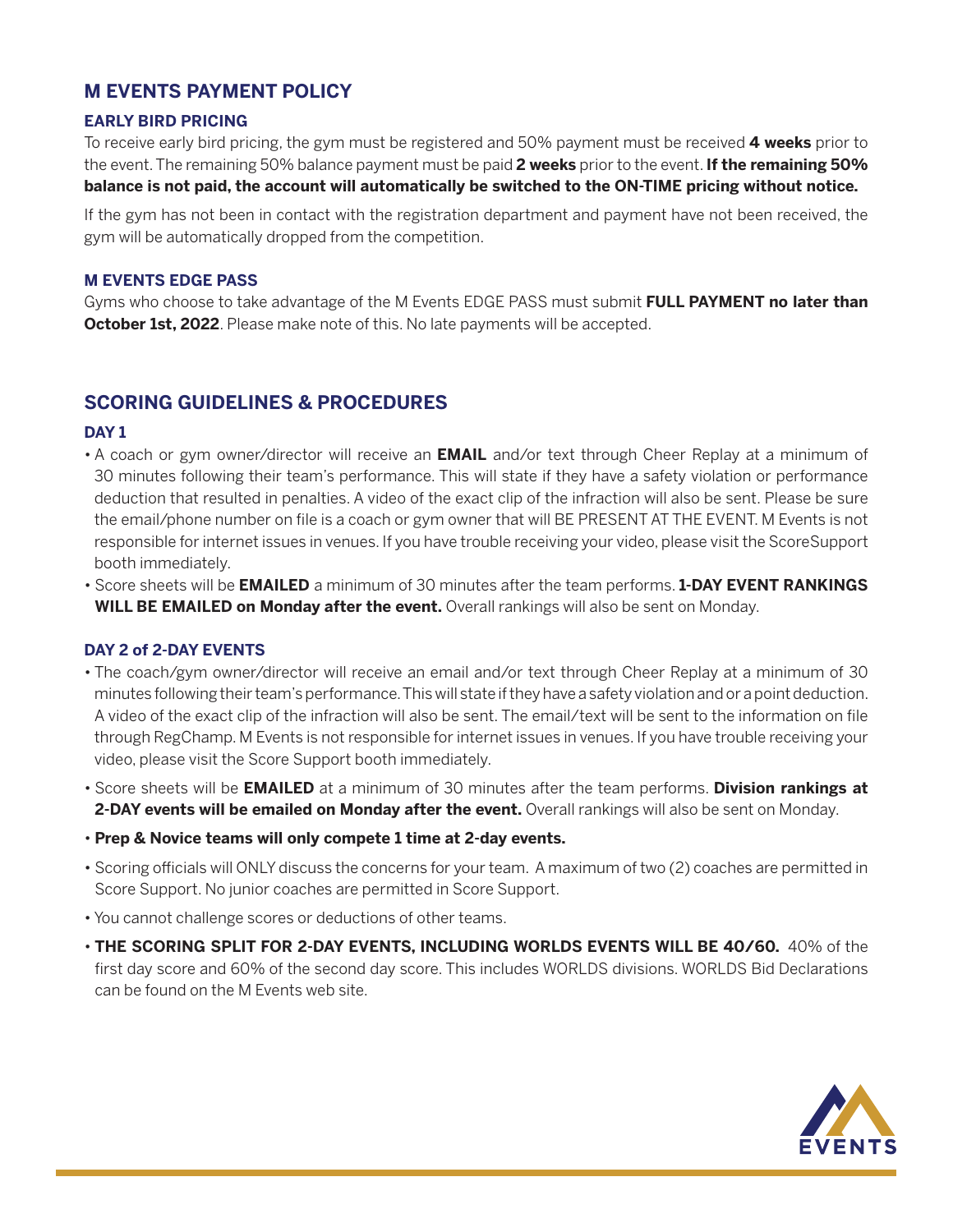# **TIE BREAKER POLICY**

- 1. The team with the least number of deductions will win.
- 2. If the deductions for both teams remain equal or zero, technique only scores on each score sheet will be added, and the highest technique total score will win
- 3. If the technique only scores for both teams remain equal, the team with the highest performance score will win.
- 4. The head judge & scoring director will review both routines and select the winner.

#### **2-DAY EVENT TIE BREAKER POLICY**

- 1. The team with the least number of deductions on day 2 will win.
- 2. If the deductions for day 2 are equal or zero, the team with the least number of deductions on day 1 will win.
- 3. If deductions for both teams remain equal or zero, the team with the highest total performance score for day 2 will win.
- 4. If the performance scores remain equal, the team with the highest performance score day 1 will win.
- 5. If the performance score remains equal, the head judge and scoring director will review both routines and select the winner.

### **USASF COACHES APP**

Coaches who have submitted a skill video 7-10 days prior to the event through the app and are using it to reference during request review with the scoring officials MUST have the video pulled up prior to entering Score Support. This will help to keep the flow of performance and awards running smoothly for all teams in attendance.

### **CANCELLATION POLICIES**

#### **TEAM CANCELLATION**

If your team needs to cancel their performance prior to an event, please contact your sales representative IMMEDIATELY by **emailing AND calling/texting their cell phone**. Your cancellation will not be in effect until the date we receive your email with the subject "CANCELLATION NOTICE." The following team cancellation policies shall apply:

- If we receive your Cancellation Notice **60 or more days** prior to the first day of the event, you may either transfer the payment to another event during the same competition season or request a full refund in accordance with the Transfer/Refund policy set forth below.
- If we receive your Cancellation Notice **59-30 days** prior to the first day of the event, you must transfer the payment to another event occurring during the same competition season in accordance with the Transfer/ Refund policy set forth below.
- If we receive your Cancellation Notice **29 days or less** before the first day of the event, there is NO REFUND or ability to transfer funds to another event.
- If your team needs to reduce participant numbers for ANY reason within **7 days** of the event, then there is NO REFUND of the difference.

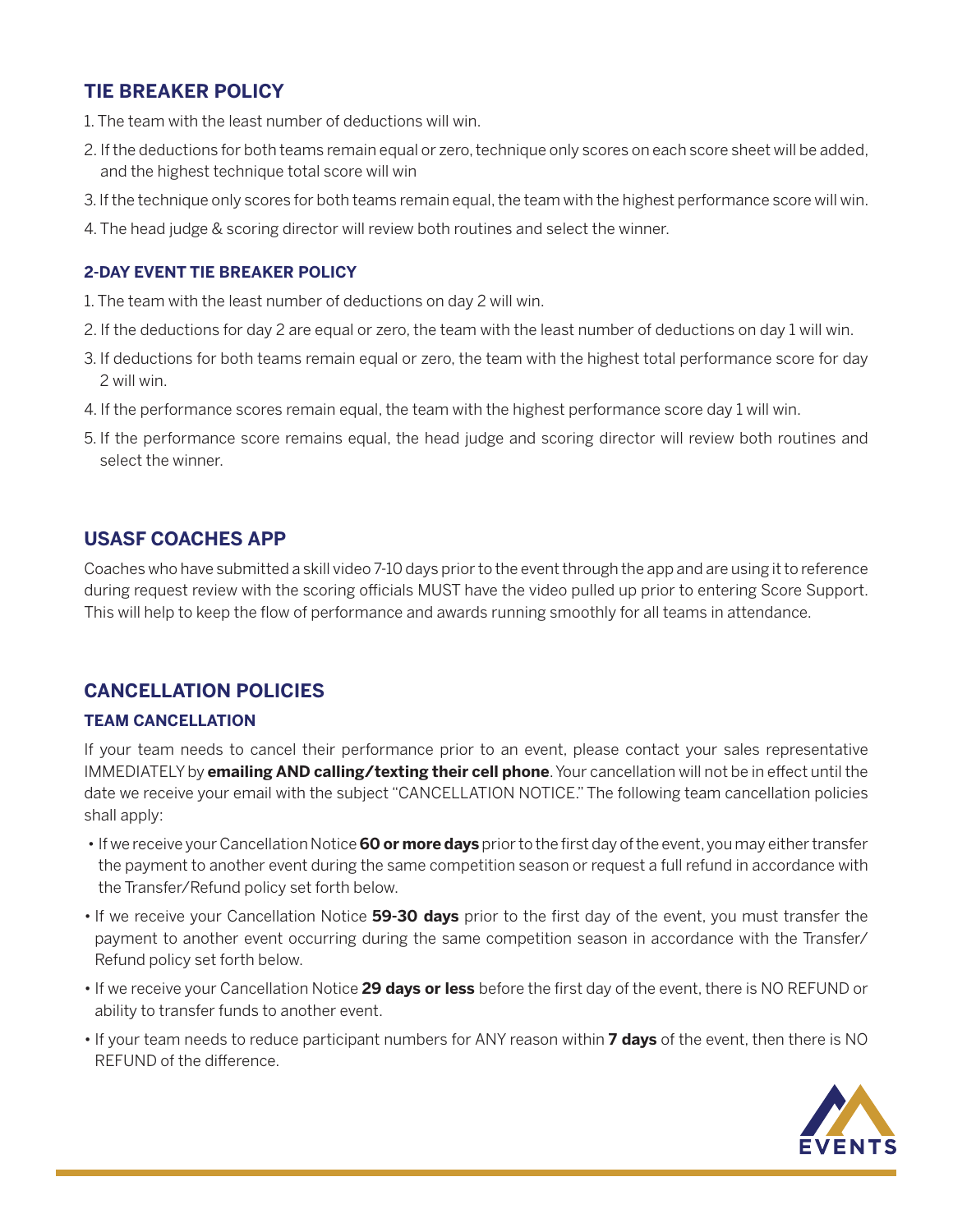# **CANCELLATION POLICIES CONTINUED**

#### **CANCELLATION OF THE EVENT**

If an event is canceled for any reason (including, but not limited to, closure of the event facility, adverse weather conditions, or natural disasters) the following policies shall apply:

- If the event is rescheduled during the same competition season, your payment will be applied to the rescheduled event. If you cannot attend the rescheduled event, you can request a full refund in accordance with the Transfer/ Refund policy below.
- If the event is not rescheduled during the same competition season, you may either transfer the payment to another M Events event occurring during the same competition season, the next competition season, or request a full refund in accordance with the Transfer/Refund policy set forth below.

**PLEASE NOTE: If the facility/arena/expo/conference center is open, the competition WILL take place unless M Events notifies you that the event has been canceled**.

### **TRANSFER/REFUND**

In the event of a cancellation under which you are permitted to receive a refund, transfer your payment, or both; you will have **30 days** to request your "TRANSFER/REFUND REQUEST" via **email to [Reg@mevents.com](mailto:Reg@mevents.com)**. If we do not receive your Transfer/Refund Request within the 30-day period, no transfer or refund will be permitted or given.

Except for situations where the M Events staff deems necessary, absolutely **NO REFUNDS OR TRANSFERS**  shall be permitted under any other circumstances, including, but not limited to, a **no-show, dropout or scratch**. Both parties agree that any payment forfeited to or retained by M Events shall constitute liquidated damages to reimburse M Events for the costs and expenses that M Events incurs in such cancellation.

### **CROSSOVER POLICIES**

M Events will follow the USASF guidelines for athlete crossover.

M Events allows cheer and dance participants to perform for more than one team and/or additional performances within the same organization. Each participant must pay the full registration fee for the first performance and the next performance will be discounted. **DANCE PARTICIPANTS WILL PAY FULL AMOUNT FOR EACH DANCE.** If a member of one organization crosses over to a new organization (EX: School), then the participant must pay the **FULL** registration fee for BOTH organizations.

Registration must indicate all crossover information and payment. **M Events will do its best to allow 15 minutes between a crossover athlete's performances, NOT WARM UP TIMES**; **however, M Events cannot guarantee separations between warm up times, awards ceremonies, or for coaching conflicts.**

# **CHANGES & SCHEDULE POLICIES**

All division corrections or changes must be submitted **TWO weeks** before the event or a **\$250 fee** will be charged per team. **NO EXCEPTIONS.**

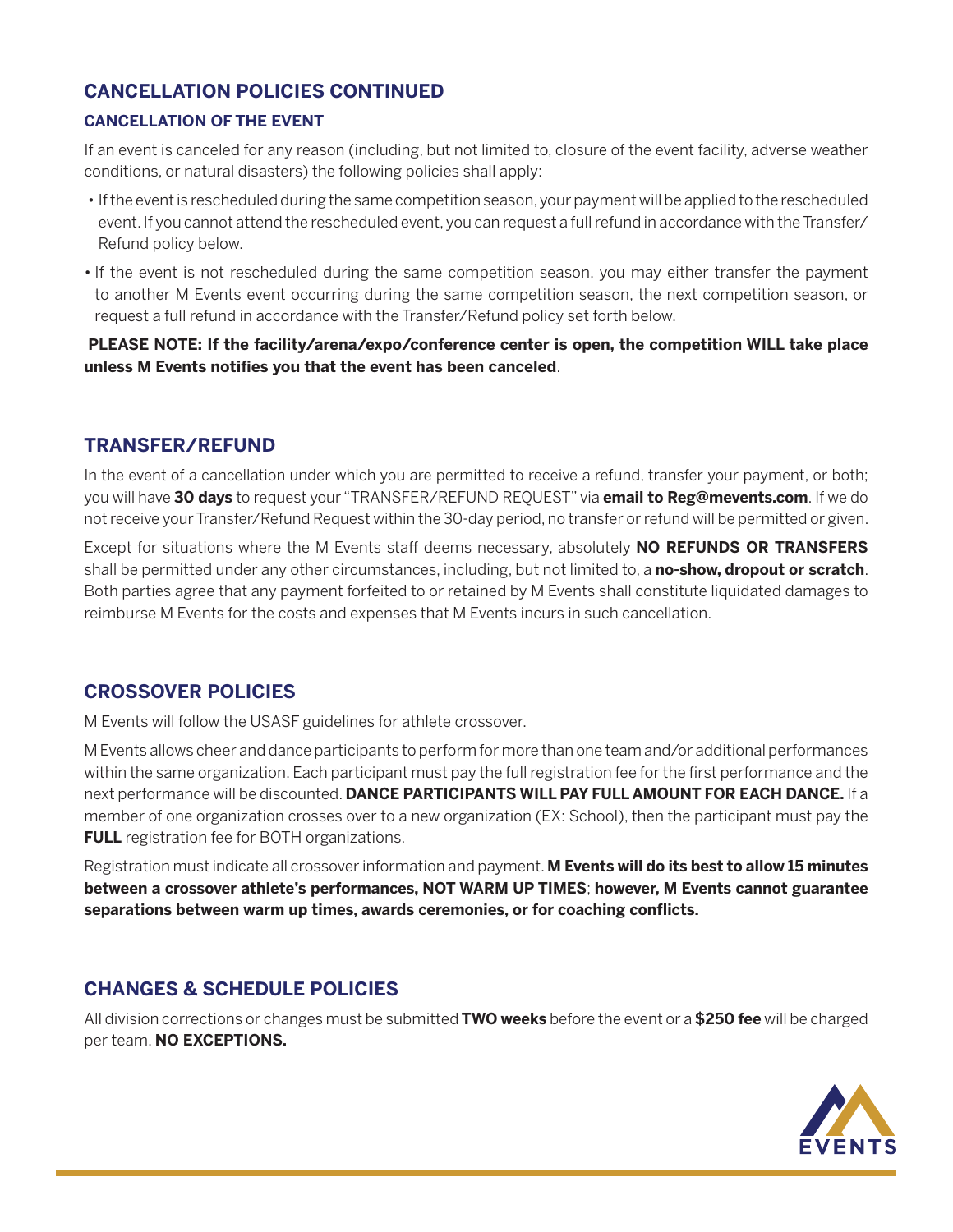### **ATHLETIC PERFORMANCE POLICY**

Judges reserve the right to assess warnings and/or deductions when a team's choreography, uniform, make up, bows, etc. do not meet the standards of 'appropriate' as described in the USASF Athletic Performance Standards.

### **ELIGIBILITY**

To be eligible to compete at M events, all teams, regardless of division and classification, MUST follow the published Division and Rule Guidelines for M Events and USASF. All star organizations must submit their official event roster via USASF and upload into the RegChamp Registration system. All participating athletes must be registered members of USASF. (Exception…Rec and School athletes)

### **CHALLENGES OF AGE**

If a dispute regarding a participant's age arises, **the coach/director MUST provide an official document that legally verifies and certifies the correct name and age of the team member in question**. Acceptable forms of certified identification include, but not limited to a birth certificate, passport, school-issued identification card, USASF ID card or a valid, state-issued driver's license. If the dispute is found to be accurate and the coach/owner cannot verify the athlete's legal age, the team may be disqualified from competition. M Events will use the official USASF event roster for date of birth verification for all-star teams.

- 1. Coach's or Owners of a competing team, within the same division, may challenge the age of another team by reporting to Score Support located by the judge's riser and submitting their challenge in writing. The challenging coach must provide proof of ineligibility. If sufficient evidence is provided, M Events will request that the challenged team provide proof of eligibility for age verification. M Events will use the official USASF event roster for date of birth verification for all-star teams prior to the event.
- 2. At the time of the challenge, **the coach or owner must present a check in the amount of \$500 made payable to the St. Jude Children's Hospital**. If the challenge is deemed to be valid, the check provided will be voided. If the challenge is invalid, the fees will be donated to the afore mentioned hospital. All age challenges may ONLY be made the day(s) of the event. At that time, M Events will research the possible age violation with USASF and provide an answer to the challenging team within 5 business days.

### **MUSIC GUIDELINES**

All programs attending M Events are **required to follow the USA Cheer music guidelines** while attending any event. Please review the Music Copyrights Educational Initiative provided by USA Cheer to be sure you in compliance with the music guidelines. All music licensing documents should be uploaded into the RegChamp registration system prior to the event.

If deemed necessary, M Events has the right to request a copy of written confirmation and/or proper licensing for music used during a routine. https://www.usacheer.org/music

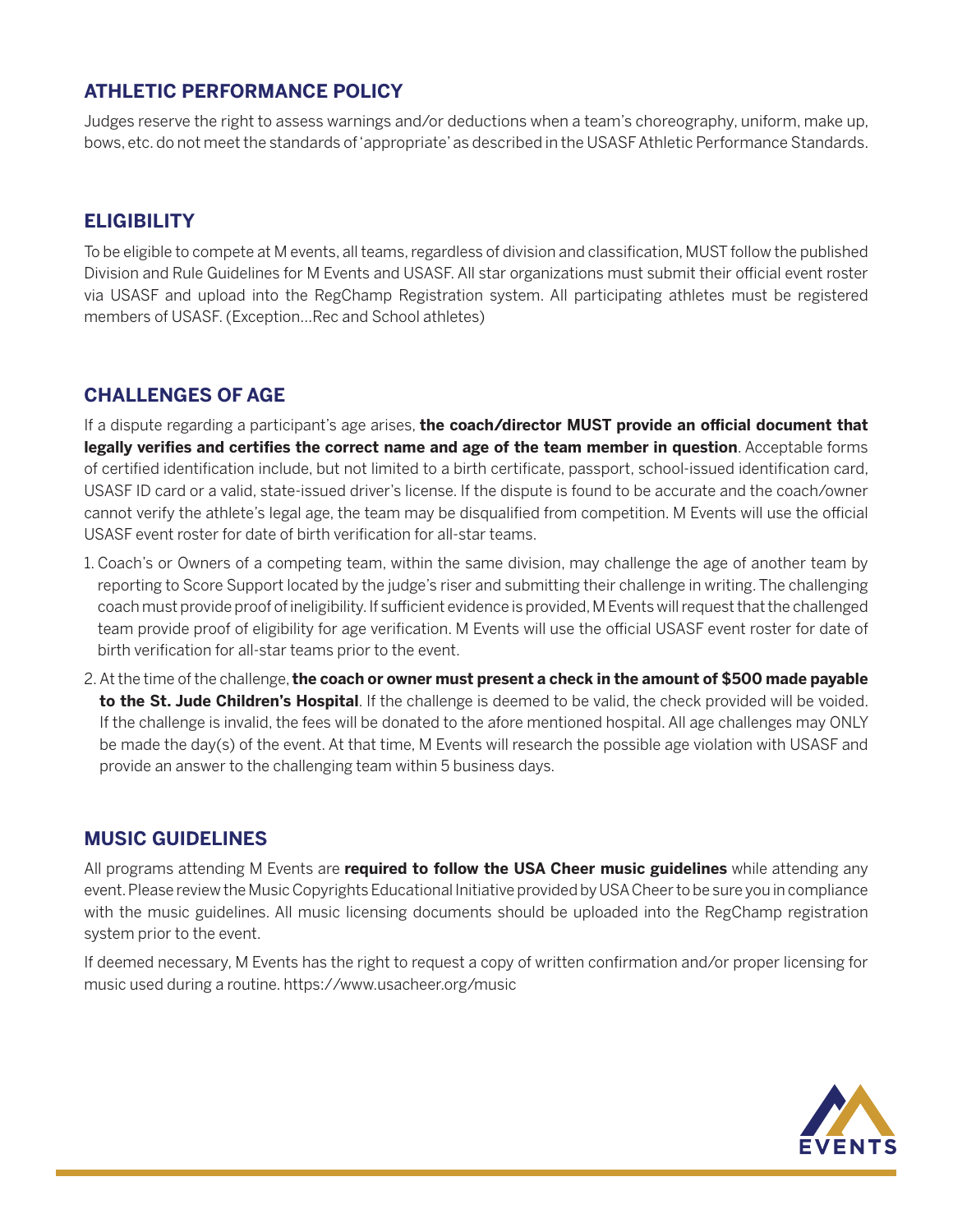### **MUSIC GUIDELINES CONTINUED**

**Each program is required to have at least one representative at the music station during their team(s) performance.** This representative is responsible for starting the team's music, as well as stopping the music in case of technical malfunction or injury. M Events asks all programs to bring a minimum of TWO (2) copies of their music. M Events will ONLY be accepting the following types of music: iPods, iPhones & MP3 Players. **NO CD'S WILL BE PERMITTED.** Please make sure all devices have a headphone jack that allows the device to be connected to the sound system, are fully charged, **have the volume at maximum level and are placed in airplane mode as well as DO NOT DISTURB MODE**. Once the play button has been pressed on iPods, iPhones & MP3 players, they must be placed on the DJ table. If your IPHONE or other device requires an adapter of any kind, **you must provide the adapter. M Events is not responsible for any adapters you will need to play your music.**

### **ROUTINE INTERRUPTION**

M Events sound technicians and/or event staff will not be responsible for any labeling mistakes or poorly recorded music and will assume no responsibility for the quality of the recording or its compatibility with the venue's equipment. However, if your routine is interrupted by our equipment failure, the failure of your music equipment or from M Events staff you will have the following options:

- 1. Your team must perform their **routine full out**, by using your own player or your back up copy of your music. The team must perform the routine again in its entirety, **but judging will resume from the point at which the injury/interruption occurred as determined by the judges**. All point deductions accumulated to that point (if any) will carry over.
- 2. Your team may use the original performance with the interruption.

### **INJURY INTERRUPTION**

#### **ROUTINE STOPPAGE**

- 1. The only individuals that may stop a routine for injury are Competition Officials, Gym Owners/Coach from the team performing, Injured Individual, and/or USASF Certified Safety Official.
- 2. An injured athlete may create a potential safety hazard because of the inability to hold, support, spot or catch. For the safety of all athletes competing, a routine may be interrupted if:

a. An athlete is clearly injured.

3. An athlete is questionably injured and does not resume their role in the routine within 5 seconds of questionable injury.

a. An athlete leaves the competition floor due to an injury.

4. If a routine is interrupted due to injury, it will be at the competition officials' discretion whether that team will be allowed to perform again later.

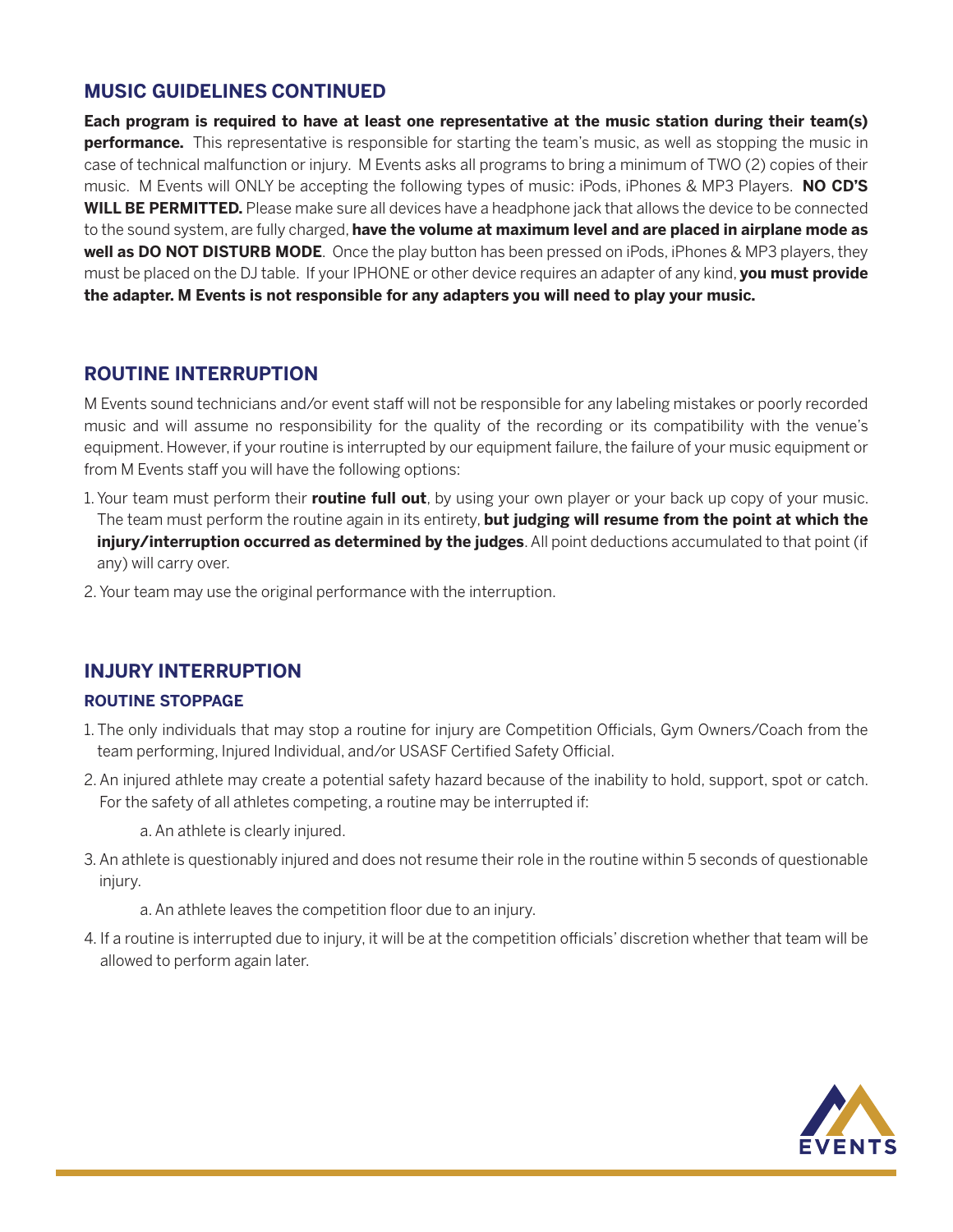# **ATHLETE RETURNING TO COMPETITION**

- 1. An injured participant/athlete may not return to the competition floor unless the competition officials receive clearance from all the representatives listed below:
	- a. Event Medical Personnel attending to that participant.
	- b. Parent/Guardian (if present).
	- c. Head Coach/Gym Owner of competing team.
- 2. In the event of a suspected head injury, the participant cannot return to perform without clearance from a licensed medical professional (MD or DO) that has training related to head injuries.

### **TEAM PERFORMANCE**

If a team can perform again following a routine interruption, the new performance time will be at the sole discretion of the Competition Official. **The team must perform the routine again in its entirety, but judging will resume from the point at which the injury/interruption occurred as determined by the judges**. All skills must be performed full out from the beginning of the routine. All point deductions accumulated to that point (if any) will carry over.

If an injury occurs during warm-ups, M Events will do their best to work your team back into the schedule, as close as possible to your original performance time within your division. Furthermore, it will be up to the M Events officials as to when or if to schedule your team's performance.

### **SPOTTERS**

To promote a higher level of safety for competing athletes, M Events will allow programs to provide spotters at M Events competitions. We feel that the program is more qualified to provide spotters because of their familiarity with routine skills and safety concerns. The use of spotters is left to the discretion of the coach or gym owner. Teams may use up to 4 spotters for each performance; however, spotters are not required.

#### **DEFINITION OF SPOTTER**

Individuals on the competition floor provided as a safety precaution to spot certain elements of a routine. Additional spotters:

- Should only be used during the stunt, pyramid, and/or basket toss section. Additional spotters are provided for added safety and should stand at the back of the floor when not spotting those sections.
- Will not touch skills being performed unless to save skills being performed. Additional spotters should only be used to prevent a fall to the competition floor. Any touch or assist to a skill that is not "falling" will be given a major building fall deduction.
- Should be dressed so that they are presentable, professional, and distinguishable from the performing athletes.
- Should NOT verbally coach during the routine.
- Should not dress or act in a manner that distracts from the athletes and their performance.
- Must be at least 18 years old and familiar with spotting the skills being executed by the performing team.